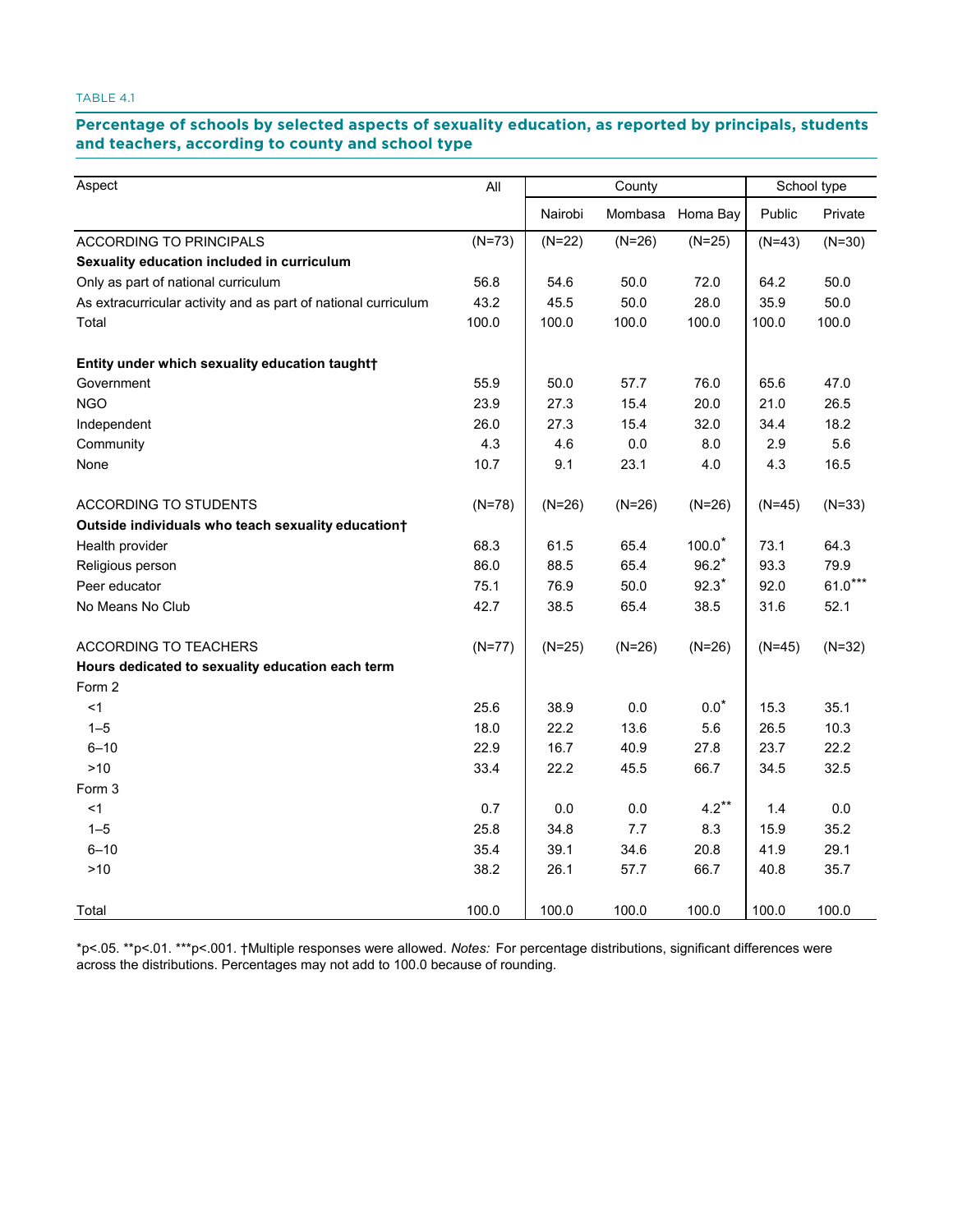#### **Percentage of students who have learned about sexuality education topics, by reported TABLE 4.2. Percentage of students who have sexuality education is student about sexuality education or students a**

| All<br>County<br>School type<br>Aspect<br>Nairobi<br>Mombasa<br>Public<br>Homa Bay<br>Private<br>$(N=845)$<br>STUDENTS WHO LEARNED ABOUT TOPICS<br>$(N=2, 427)$<br>$(N=793)$<br>$(N=789)$<br>$(N=825)$<br>$(N=1,602)$<br>Subject in which sexuality education taught+<br>72.2<br>$74.3***$<br>68.5<br>68.4<br>64.1<br>64.0<br>Biology<br>$15.8***$<br>8.5<br>7.1<br>6.5<br>8.9<br>7.9<br>Physical education<br>$44.5^*$<br>37.0<br>37.3<br>34.0<br>38.4<br>31.3<br>Religious education<br>$5.7*$<br>8.2<br>10.5<br>Home science<br>9.4<br>14.0<br>12.3<br>$2.2***$<br>0.9<br>0.4<br>1.4<br>0.5<br>Art and design<br>1.1<br>$18.8***$<br>8.7<br>6.8<br>6.7<br>9.3<br>8.1<br>Social ethics<br>$72.8***$<br>Life skills<br>78.4<br>82.7<br>62.6<br>81.7<br>74.0<br>26.7<br>28.5<br>21.1<br>23.5<br>30.2<br>24.1<br>After-class/extracurricular program |
|-----------------------------------------------------------------------------------------------------------------------------------------------------------------------------------------------------------------------------------------------------------------------------------------------------------------------------------------------------------------------------------------------------------------------------------------------------------------------------------------------------------------------------------------------------------------------------------------------------------------------------------------------------------------------------------------------------------------------------------------------------------------------------------------------------------------------------------------------------|
|                                                                                                                                                                                                                                                                                                                                                                                                                                                                                                                                                                                                                                                                                                                                                                                                                                                     |
|                                                                                                                                                                                                                                                                                                                                                                                                                                                                                                                                                                                                                                                                                                                                                                                                                                                     |
|                                                                                                                                                                                                                                                                                                                                                                                                                                                                                                                                                                                                                                                                                                                                                                                                                                                     |
|                                                                                                                                                                                                                                                                                                                                                                                                                                                                                                                                                                                                                                                                                                                                                                                                                                                     |
|                                                                                                                                                                                                                                                                                                                                                                                                                                                                                                                                                                                                                                                                                                                                                                                                                                                     |
|                                                                                                                                                                                                                                                                                                                                                                                                                                                                                                                                                                                                                                                                                                                                                                                                                                                     |
|                                                                                                                                                                                                                                                                                                                                                                                                                                                                                                                                                                                                                                                                                                                                                                                                                                                     |
|                                                                                                                                                                                                                                                                                                                                                                                                                                                                                                                                                                                                                                                                                                                                                                                                                                                     |
|                                                                                                                                                                                                                                                                                                                                                                                                                                                                                                                                                                                                                                                                                                                                                                                                                                                     |
|                                                                                                                                                                                                                                                                                                                                                                                                                                                                                                                                                                                                                                                                                                                                                                                                                                                     |
|                                                                                                                                                                                                                                                                                                                                                                                                                                                                                                                                                                                                                                                                                                                                                                                                                                                     |
|                                                                                                                                                                                                                                                                                                                                                                                                                                                                                                                                                                                                                                                                                                                                                                                                                                                     |
| $24.3***$<br>8.9<br>6.0<br>5.3<br>6.2<br>11.0<br>Primary science                                                                                                                                                                                                                                                                                                                                                                                                                                                                                                                                                                                                                                                                                                                                                                                    |
| Grade level in which sexuality education first received                                                                                                                                                                                                                                                                                                                                                                                                                                                                                                                                                                                                                                                                                                                                                                                             |
| Standards 1-3<br>2.1<br>1.9<br>2.6<br>2.6<br>2.1<br>2.1                                                                                                                                                                                                                                                                                                                                                                                                                                                                                                                                                                                                                                                                                                                                                                                             |
| 6.6<br>5.8<br>6.9<br>10.1<br>6.5<br>6.8<br>Standard 4                                                                                                                                                                                                                                                                                                                                                                                                                                                                                                                                                                                                                                                                                                                                                                                               |
| 7.8<br>Standard 5<br>10.6<br>10.1<br>15.0<br>7.9<br>14.1                                                                                                                                                                                                                                                                                                                                                                                                                                                                                                                                                                                                                                                                                                                                                                                            |
| 65.4<br>65.3<br>59.9<br>65.9<br>Standard 6<br>66.7<br>64.8                                                                                                                                                                                                                                                                                                                                                                                                                                                                                                                                                                                                                                                                                                                                                                                          |
| 6.6<br>7.6<br>6.5<br>8.0<br>Standard 7<br>6.4<br>4.7                                                                                                                                                                                                                                                                                                                                                                                                                                                                                                                                                                                                                                                                                                                                                                                                |
| 3.7<br>Standard 8<br>5.2<br>5.1<br>7.4<br>5.5<br>4.7                                                                                                                                                                                                                                                                                                                                                                                                                                                                                                                                                                                                                                                                                                                                                                                                |
| 3.5<br>2.4<br>2.2<br>2.7<br>4.1<br>4.1<br>Junior high school                                                                                                                                                                                                                                                                                                                                                                                                                                                                                                                                                                                                                                                                                                                                                                                        |
| Desired timing of sexuality education                                                                                                                                                                                                                                                                                                                                                                                                                                                                                                                                                                                                                                                                                                                                                                                                               |
| Students who started learning in primary school<br>$(N=2,357)$<br>$(N=828)$<br>$(N=802)$<br>$(N=757)$<br>$(N=772)$<br>$(N=1,555)$                                                                                                                                                                                                                                                                                                                                                                                                                                                                                                                                                                                                                                                                                                                   |
| 44.4***<br>43.4<br>Would have liked to start earlier<br>30.7<br>24.9<br>33.9<br>26.5                                                                                                                                                                                                                                                                                                                                                                                                                                                                                                                                                                                                                                                                                                                                                                |
| 3.2<br>Would have liked to start later<br>4.0<br>4.1<br>4.4<br>3.4<br>4.7                                                                                                                                                                                                                                                                                                                                                                                                                                                                                                                                                                                                                                                                                                                                                                           |
| 52.2<br>52.2<br>70.3<br>65.3<br>71.0<br>61.4<br>Satisfied with timing                                                                                                                                                                                                                                                                                                                                                                                                                                                                                                                                                                                                                                                                                                                                                                               |
| $(N=22)$<br>Students who started learning in junior high school<br>(N=68)<br>$(N=35)$<br>$(N=17)$<br>$(N=16)$<br>(N=46)                                                                                                                                                                                                                                                                                                                                                                                                                                                                                                                                                                                                                                                                                                                             |
| 38.6<br>42.5<br>Would have liked to start earlier<br>35.8<br>34.8<br>41.3<br>32.3                                                                                                                                                                                                                                                                                                                                                                                                                                                                                                                                                                                                                                                                                                                                                                   |
| Would have liked to start later<br>2.0<br>2.5<br>0.0<br>0.0<br>0.0<br>6.0                                                                                                                                                                                                                                                                                                                                                                                                                                                                                                                                                                                                                                                                                                                                                                           |
| 62.2<br>62.7<br>58.7<br>61.4<br>67.7<br>51.5<br>Satisfied with timing                                                                                                                                                                                                                                                                                                                                                                                                                                                                                                                                                                                                                                                                                                                                                                               |
| STUDENTS WHO LEARNED IN COEDUCATIONAL SCHOOLS<br>$(N=1,715)$<br>$(N=628)$<br>$(N=531)$<br>$(N=1,055)$<br>$(N=556)$<br>$(N=660)$                                                                                                                                                                                                                                                                                                                                                                                                                                                                                                                                                                                                                                                                                                                     |
| Setting for sexuality education activities                                                                                                                                                                                                                                                                                                                                                                                                                                                                                                                                                                                                                                                                                                                                                                                                          |
| All taught with males and females together<br>45.8<br>43.1<br>53.4<br>49.9<br>42.9<br>49.6                                                                                                                                                                                                                                                                                                                                                                                                                                                                                                                                                                                                                                                                                                                                                          |
| 47.4<br>40.4<br>Some taught together, some separately<br>45.0<br>45.7<br>38.9<br>48.4                                                                                                                                                                                                                                                                                                                                                                                                                                                                                                                                                                                                                                                                                                                                                               |
| All taught separately<br>9.3<br>11.2<br>7.7<br>2.7<br>8.7<br>10.0                                                                                                                                                                                                                                                                                                                                                                                                                                                                                                                                                                                                                                                                                                                                                                                   |
| Preference for sexuality education activities                                                                                                                                                                                                                                                                                                                                                                                                                                                                                                                                                                                                                                                                                                                                                                                                       |
| $(N=854)$<br>Males<br>$(N=247)$<br>$(N=301)$<br>$(N=306)$<br>$(N=539)$<br>(N=315)                                                                                                                                                                                                                                                                                                                                                                                                                                                                                                                                                                                                                                                                                                                                                                   |
| $58.1^{\ast\ast}$ .#<br>56.5<br>67.5<br>56.2<br>57.8<br>Prefer all taught with males and females together<br>58.4                                                                                                                                                                                                                                                                                                                                                                                                                                                                                                                                                                                                                                                                                                                                   |
| 25.5<br>Prefer some taught together, some separately<br>28.1<br>27.9<br>19.8<br>35.4<br>30.0                                                                                                                                                                                                                                                                                                                                                                                                                                                                                                                                                                                                                                                                                                                                                        |
| 12.6<br>11.6<br>16.7<br>Prefer all taught separately<br>13.8<br>15.7<br>8.4                                                                                                                                                                                                                                                                                                                                                                                                                                                                                                                                                                                                                                                                                                                                                                         |
| Females<br>$(N=852)$<br>$(N=306)$<br>$(N=321)$<br>$(N=225)$<br>$(N=340)$<br>$(N=512)$                                                                                                                                                                                                                                                                                                                                                                                                                                                                                                                                                                                                                                                                                                                                                               |
| $33.0*$<br>Prefer all taught with males and females together<br>44.0<br>46.8<br>40.2<br>42.7<br>45.7                                                                                                                                                                                                                                                                                                                                                                                                                                                                                                                                                                                                                                                                                                                                                |
| 37.3<br>51.5<br>36.6<br>Prefer some taught together, some separately<br>40.0<br>38.5<br>42.6                                                                                                                                                                                                                                                                                                                                                                                                                                                                                                                                                                                                                                                                                                                                                        |
| Prefer all taught separately<br>16.0<br>14.7<br>22.5<br>15.5<br>14.8<br>17.7                                                                                                                                                                                                                                                                                                                                                                                                                                                                                                                                                                                                                                                                                                                                                                        |
| 100.0<br>100.0<br>100.0<br>100.0<br>100.0<br>100.0<br>Total                                                                                                                                                                                                                                                                                                                                                                                                                                                                                                                                                                                                                                                                                                                                                                                         |

\*p<.05. \*\*p<.01. \*\*\*p<.001. †Multiple responses were allowed. ‡Male and female distributions were significantly different. *Notes:* For percentage distributions, significant differences were across the distributions. Percentages may not add to 100.0 because of rounding.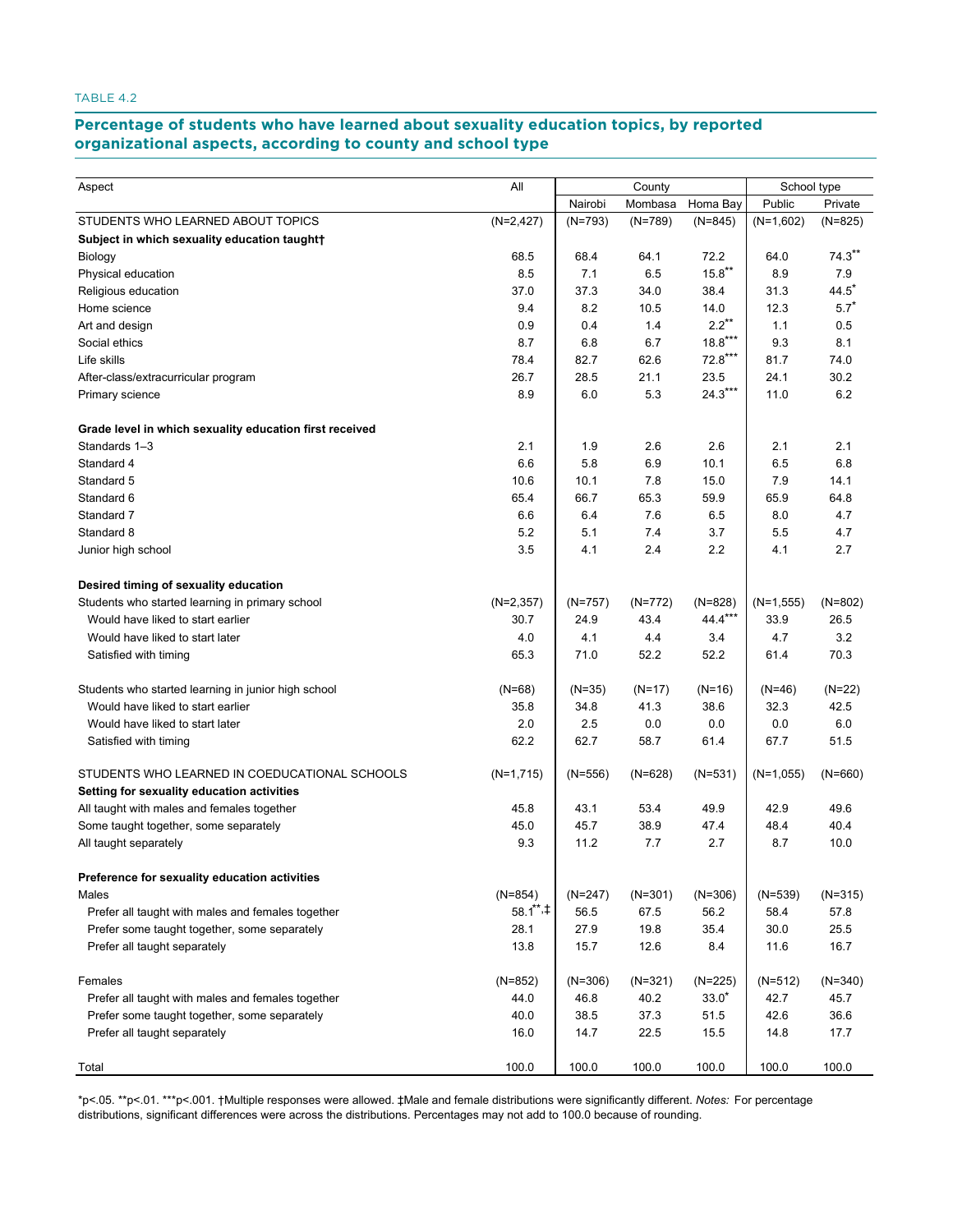## According to teachers, percentage of schools in which sexuality education topics are taught, and **the comprehensiveness in the range of topics, by county and school type comprehensiveness in the range of topics, by county and school type**

| Category, topic and comprehensiveness            | All      |          | County   |          |          | School type |
|--------------------------------------------------|----------|----------|----------|----------|----------|-------------|
|                                                  |          | Nairobi  | Mombasa  | Homa Bay | Public   | Private     |
|                                                  | $(N=77)$ | $(N=25)$ | $(N=26)$ | $(N=26)$ | $(N=45)$ | $(N=32)$    |
| Sexual and reproductive physiology               |          |          |          |          |          |             |
| Puberty/physical changes in body                 | 99.4     | 100.0    | 100.0    | 96.0     | 98.6     | 100.0       |
| Reproductive organs                              | 97.3     | 96.0     | 100.0    | 100.0    | 100.0    | 94.9        |
| Menstruation                                     | 98.7     | 100.0    | 100.0    | $92.0*$  | 97.3     | 100.0       |
| Pregnancy and childbirth                         | 99.4     | 100.0    | 100.0    | 96.0     | 98.6     | 100.0       |
| All                                              | 94.8     | 96.0     | 100.0    | 84.6     | 94.6     | 94.9        |
| <b>HIV and STI prevention</b>                    |          |          |          |          |          |             |
| <b>HIV/AIDS</b>                                  | 100.0    | 100.0    | 100.0    | 100.0    | 100.0    | 100.0       |
| Other STIs                                       | 100.0    | 100.0    | 100.0    | 100.0    | 100.0    | 100.0       |
| Where to access HIV/STI services                 | 97.3     | 96.0     | 100.0    | 100.0    | 100.0    | 94.9        |
| Prevention of mother-to-child transmission       | 92.7     | 92.0     | 100.0    | 88.0     | 95.9     | 89.9        |
| All                                              | 92.1     | 92.0     | 100.0    | 84.6     | 94.6     | 89.9        |
| Contraception and unintended pregnancy           |          |          |          |          |          |             |
| Abortion                                         | 99.4     | 100.0    | 100.0    | 96.0     | 98.6     | 100.0       |
| Contraceptive methods                            | 94.8     | 96.0     | 96.2     | 88.0     | 95.9     | 93.8        |
| How to use methods                               | 87.4     | 88.0     | 92.3     | 80.0     | 91.8     | 83.6        |
| Where to get methods                             | 85.5     | 88.0     | 80.8     | 80.0     | 89.1     | 82.4        |
| All                                              | 84.4     | 88.0     | 80.8     | 73.1     | 86.6     | 82.4        |
| Values and interpersonal skills                  |          |          |          |          |          |             |
| Sexual behavior                                  | 98.7     | 100.0    | 96.2     | 96.0     | 98.6     | 98.8        |
| Decision-making skills                           | 99.4     | 100.0    | 100.0    | 96.0     | 98.6     | 100.0       |
| Communicating within relationships               | 91.4     | 92.0     | 88.5     | 92.0     | 94.6     | 88.7        |
| Abstinence/saying no to sex/"chilling"           | 100.0    | 100.0    | 100.0    | 100.0    | 100.0    | 100.0       |
| Moral issues related to sexuality                | 99.4     | 100.0    | 100.0    | 96.0     | 98.6     | 100.0       |
| Sex in exchange for money or gifts               | 92.7     | 92.0     | 92.3     | 96.0     | 97.3     | 88.7        |
| All                                              | 84.2     | 84.0     | 80.8     | 88.5     | 93.3     | $76.2*$     |
| <b>Gender and SRH rights</b>                     |          |          |          |          |          |             |
| Sexual and reproductive rights                   | 91.4     | 92.0     | 92.3     | 88.0     | 94.6     | 88.7        |
| Equality between men and women                   | 99.4     | 100.0    | 100.0    | 96.0     | 98.6     | 100.0       |
| Prevention of violence/sexual abuse              | 99.4     | 100.0    | 100.0    | 96.0     | 98.6     | 100.0       |
| Sexual orientation                               | 90.8     | 92.0     | 84.6     | 92.0     | 93.2     | 88.7        |
| Female genital mutilation                        | 91.6     | 96.0     | 88.5     | 76.0     | 89.1     | 93.8        |
| Positive living for young people living with HIV | 96.7     | 96.0     | 100.0    | 96.0     | 98.6     | 94.9        |
| All                                              | 87.1     | 92.0     | 80.8     | 73.1     | 86.6     | 87.5        |
| Comprehensiveness of coveraget                   |          |          |          |          |          |             |
| Minimum                                          | 99.4     | 100.0    | 100.0    | 96.2     | 98.7     | 100.0       |
| Adequate                                         | 84.4     | 88.0     | 80.8     | 73.1     | 86.6     | 82.4        |
| High                                             | 75.9     | 80.0     | 65.4     | 69.2     | 82.6     | 69.9        |

\*p<.05. †"Minimum" indicates at least one topic in each category; "adequate" indicates nearly all topics, except one at most, in each category; and "high" indicates all topics in each category. Levels are not mutually exclusive; for example, schools that meet the adequate level also meet the minimum level.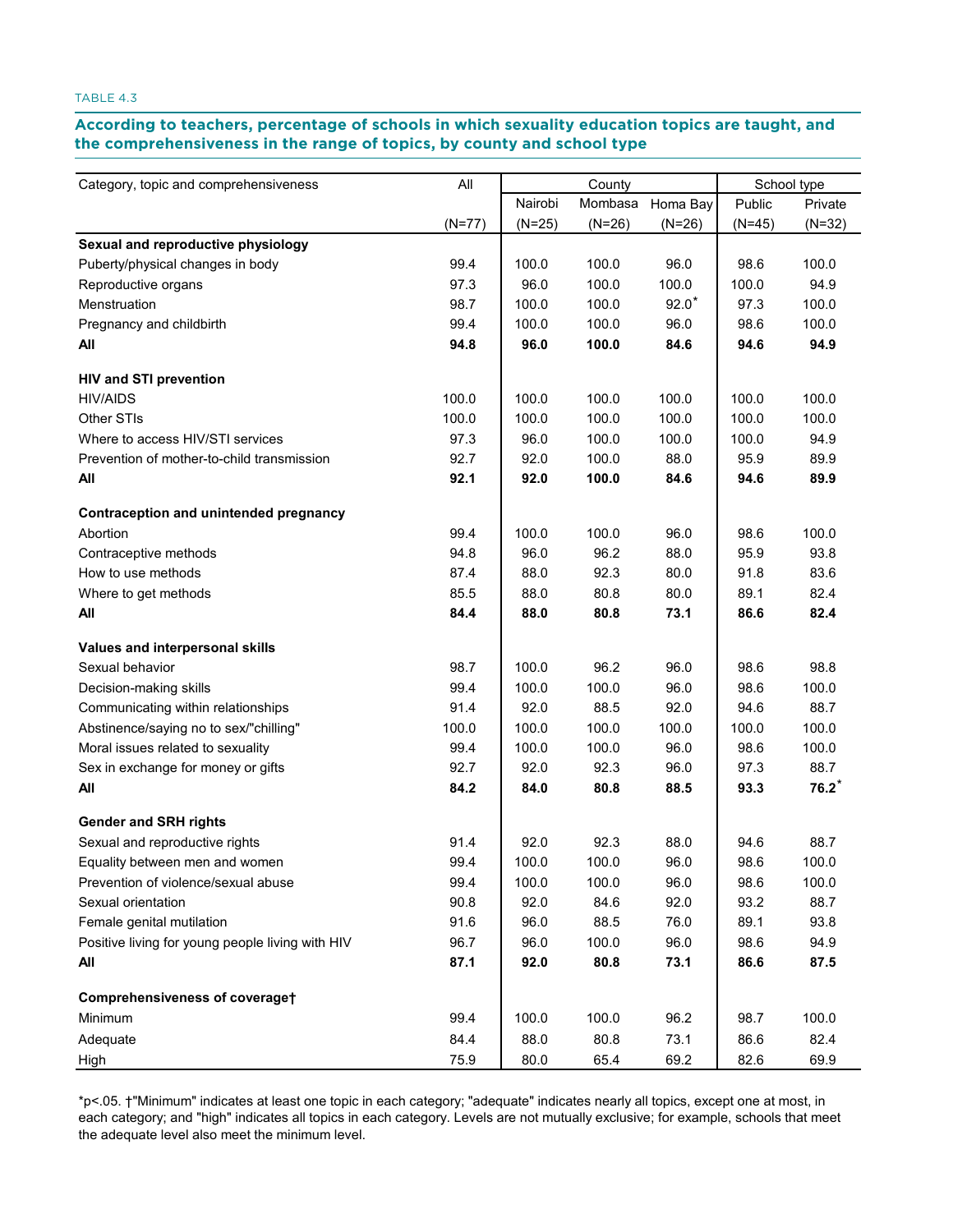# Percentage of students who reported sexuality education topics taught, and the comprehensiveness<br>in the range of tanies, by equativenal sebect tune **in the range of topics, by county and school type range of topics, by county and school type**

| Category, topic and comprehensiveness            | All         |           | County    |           | School type |                              |
|--------------------------------------------------|-------------|-----------|-----------|-----------|-------------|------------------------------|
|                                                  |             | Nairobi   | Mombasa   | Homa Bay  | Public      | Private                      |
|                                                  | $(N=2,484)$ | $(N=817)$ | $(N=808)$ | $(N=859)$ | $(N=1,623)$ | $(N=861)$                    |
| Sexual and reproductive physiology               |             |           |           |           |             |                              |
| Puberty/physical changes in body                 | 87.3        | 88.3      | 86.3      | 83.4      | 90.7        | 83.0                         |
| Reproductive organs                              | 87.9        | 89.6      | 81.3      | 86.1      | 90.5        | 84.7                         |
| Menstruation                                     | 72.2        | 72.6      | 71.1      | 71.1      | 75.0        | 68.6                         |
| Pregnancy and childbirth                         | 63.2        | 61.7      | 60.9      | $71.5*$   | 65.7        | 60.0                         |
| All                                              | 46.8        | 45.7      | 43.1      | 54.4      | 52.1        | $\textbf{40.0}^{\star\star}$ |
| <b>HIV and STI prevention</b>                    |             |           |           |           |             |                              |
| <b>HIV/AIDS</b>                                  | 91.8        | 92.0      | 88.8      | 93.4      | 94.0        | 89.0                         |
| Other STIs                                       | 79.9        | 79.8      | 79.6      | 80.3      | 83.4        | 75.4                         |
| Where to access HIV/STI services                 | 44.8        | 40.5      | 56.2      | $54.5***$ | 48.3        | 40.4                         |
| All                                              | 40.8        | 36.6      | 51.4      | $50.4***$ | 44.7        | $35.9*$                      |
| Contraception and unintended pregnancy           |             |           |           |           |             |                              |
| Abortion                                         | 40.0        | 36.2      | 40.0      | 56.4***   | 44.2        | $34.7*$                      |
| Contraceptive methods                            | 20.1        | 16.8      | 25.3      | $30.3***$ | 20.7        | 19.3                         |
| How to use methods                               | 12.5        | 9.1       | 17.4      | $23.4***$ | 14.3        | 10.3                         |
| Where to get methods                             | 15.1        | 12.7      | 19.4      | $21.9***$ | 15.9        | 14.0                         |
| All                                              | 6.9         | 4.5       | 9.3       | $15.2***$ | 8.6         | 4.7                          |
| Values and interpersonal skills                  |             |           |           |           |             |                              |
| Sexual behavior                                  | 59.8        | 58.9      | 52.7      | $69.1*$   | 64.6        | $53.6*$                      |
| Decision-making skills                           | 66.2        | 70.1      | 46.6      | 65.4***   | 68.5        | 63.3                         |
| Communicating within relationships               | 37.1        | 37.4      | 29.9      | $41.6*$   | 38.5        | 35.3                         |
| Abstinence/saying no to sex/"chilling"           | 83.9        | 84.5      | 74.1      | $89.5***$ | 87.0        | 80.1                         |
| Moral issues related to sexuality                | 45.9        | 44.7      | 41.5      | $54.5***$ | 49.8        | $41.0***$                    |
| Sex in exchange for money or gifts               | 46.5        | 47.9      | 33.4      | $51.3***$ | 49.8        | $42.5$ **                    |
| All                                              | 13.5        | 12.9      | 8.6       | $19.9***$ | 16.3        | 9.9                          |
| <b>Gender and SRH rights</b>                     |             |           |           |           |             |                              |
| Sexual and reproductive rights                   | 36.6        | 35.8      | 29.1      | $46.3*$   | 42.6        | $29.0**$                     |
| Equality between men and women                   | 42.8        | 41.6      | 51.6      | $41.0*$   | 42.9        | 42.6                         |
| Prevention of violence/sexual abuse              | 56.5        | 57.4      | 36.2      | 69.2      | 62.3        | $49.2***$                    |
| Sexual orientation                               | 38.6        | 37.6      | 29.7      | $50.4***$ | 41.3        | 35.3                         |
| Female genital mutilation                        | 37.5        | 37.6      | 35.4      | 39.2      | 38.6        | 36.2                         |
| Positive living for young people living with HIV | 55.2        | 54.2      | 55.0      | 59.6      | 58.4        | 51.2                         |
| All                                              | 8.2         | 8.1       | 5.5       | 10.6      | 9.7         | 6.3                          |
| Comprehensiveness of coveraget                   |             |           |           |           |             |                              |
| Minimum                                          | 46.0        | 42.8      | 44.8      | 60.9***   | 49.0        | 42.3                         |
| Adequate                                         | 4.7         | 3.4       | 4.4       | $10.6***$ | 6.6         | $2.2***$                     |
| High                                             | 2.2         | 1.5       | 1.9       | $5.6***$  | 3.2         | $0.9^{\star\star}$           |

\*p<.05. \*\*p<.01. \*\*\*p<.001. †"Minimum" indicates at least one topic in each category; "adequate" indicates nearly all topics, except one at most, in each category; and "high" indicates all topics in each category. Levels are not mutually exclusive; for example, schools that meet the adequate level also meet the minimum level.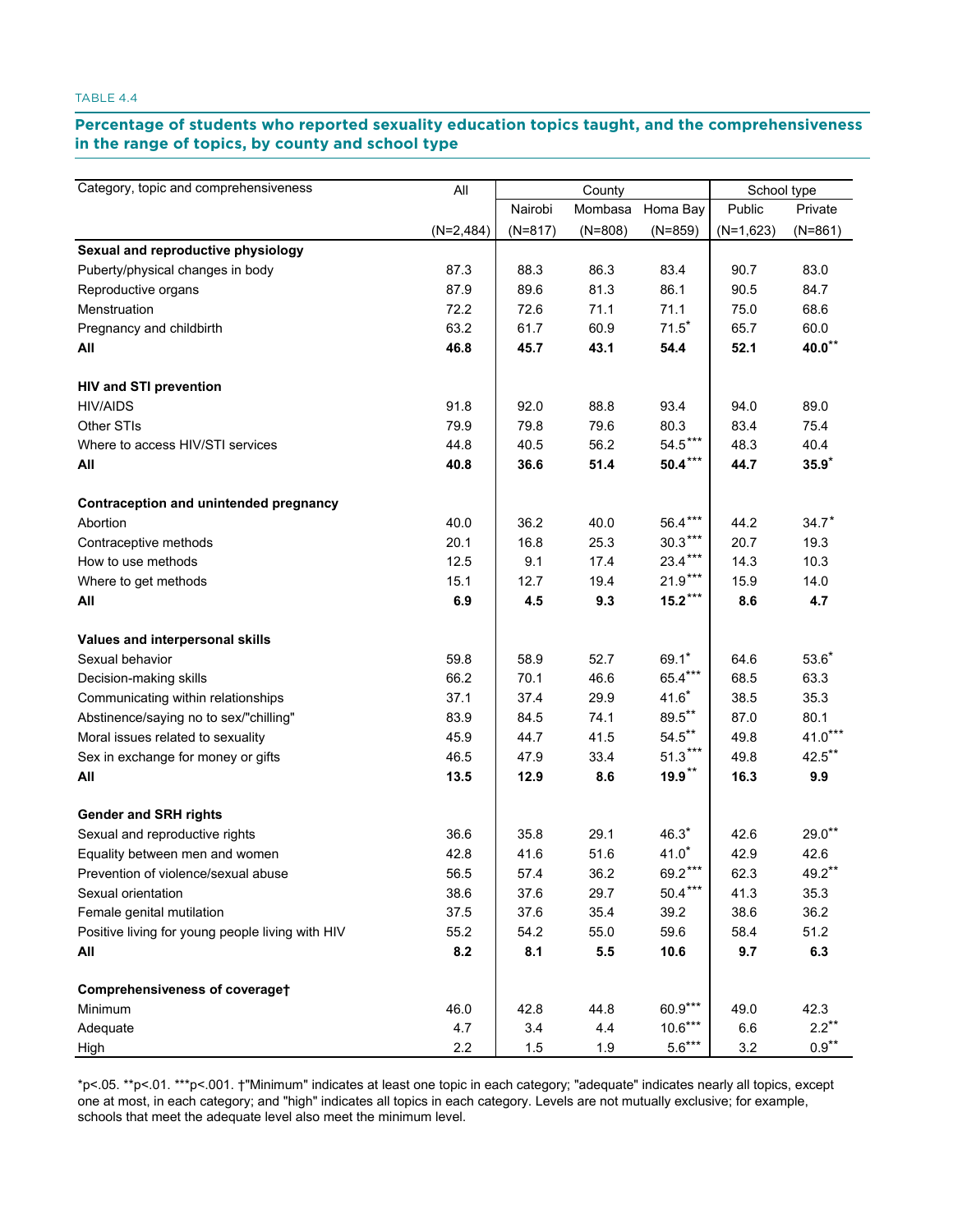# Percentage of students who reported their desire to learn more about sexuality education topics, by **county and school type school type**

| Category and topic                               | All         | County    |           | School type |             |           |
|--------------------------------------------------|-------------|-----------|-----------|-------------|-------------|-----------|
|                                                  |             | Nairobi   | Mombasa   | Homa Bay    | Public      | Private   |
|                                                  | $(N=2,484)$ | $(N=817)$ | $(N=808)$ | $(N=859)$   | $(N=1,623)$ | $(N=861)$ |
| Sexual and reproductive physiology               |             |           |           |             |             |           |
| Puberty/physical changes in body                 | 61.8        | 56.4      | 75.5      | $61.8***$   | 61.2        | 62.7      |
| Reproductive organs                              | 63.6        | 59.3      | 73.3      | $63.6***$   | 62.3        | 65.1      |
| Menstruation                                     | 62.5        | 60.3      | 66.5      | 62.5        | 60.4        | 65.1      |
| Pregnancy and childbirth                         | 64.6        | 62.3      | 69.2      | 64.6        | 64.3        | 65.1      |
| <b>HIV and STI prevention</b>                    |             |           |           |             |             |           |
| <b>HIV/AIDS</b>                                  | 62.9        | 58.1      | 71.9      | 62.9**      | 64.3        | 61.2      |
| Other STIs                                       | 66.5        | 63.2      | 72.4      | $66.5*$     | 65.5        | 67.7      |
| Where to access HIV/STI services                 | 61.2        | 57.3      | 68.9      | $61.2*$     | 63.8        | 57.9      |
| Contraception and unintended pregnancy           |             |           |           |             |             |           |
| Abortion                                         | 67.6        | 66.9      | 68.8      | 67.6        | 66.4        | 69.1      |
| Contraceptive methods                            | 68.2        | 67.1      | 69.1      | 68.2        | 67.5        | 69.1      |
| How to use methods                               | 66.1        | 64.9      | 66.7      | 66.1        | 66.6        | 65.3      |
| Where to get methods                             | 61.7        | 59.5      | 64.1      | 61.7        | 63.7        | 59.3      |
| Values and interpersonal skills                  |             |           |           |             |             |           |
| Sexual behavior                                  | 68.8        | 66.5      | 70.9      | 68.8        | 67.0        | 71.1      |
| Decision-making skills                           | 71.7        | 70.4      | 73.6      | 71.7        | 71.2        | 72.5      |
| Communicating within relationships               | 66.2        | 65.4      | 65.3      | 66.2        | 65.9        | 66.6      |
| Abstinence/saying no to sex/"chilling"           | 64.9        | 61.7      | 68.8      | $64.9*$     | 66.3        | 63.0      |
| Moral issues related to sexuality                | 67.4        | 65.8      | 69.8      | 67.4        | 67.9        | 66.8      |
| Sex in exchange for money or gifts               | 57.4        | 54.7      | 61.3      | 57.4        | 61.1        | 52.8      |
| <b>Gender and SRH rights</b>                     |             |           |           |             |             |           |
| Sexual and reproductive rights                   | 68.1        | 66.9      | 66.8      | 68.1        | 68.3        | 67.8      |
| Equality between men and women                   | 66.9        | 64.8      | 69.9      | 66.9        | 68.6        | 64.8      |
| Prevention of violence/sexual abuse              | 68.4        | 67.3      | 64.2      | 68.4        | 68.5        | 68.2      |
| Sexual orientation                               | 65.5        | 64.7      | 63.2      | 65.5        | 65.6        | 65.4      |
| Female genital mutilation                        | 70.2        | 69.4      | 69.7      | 70.2        | 70.2        | 70.3      |
| Positive living for young people living with HIV | 64.8        | 61.7      | 73.0      | 64.8        | 66.9        | 62.1      |

\*p<.05. \*\*p<.01. \*\*\*p<.001.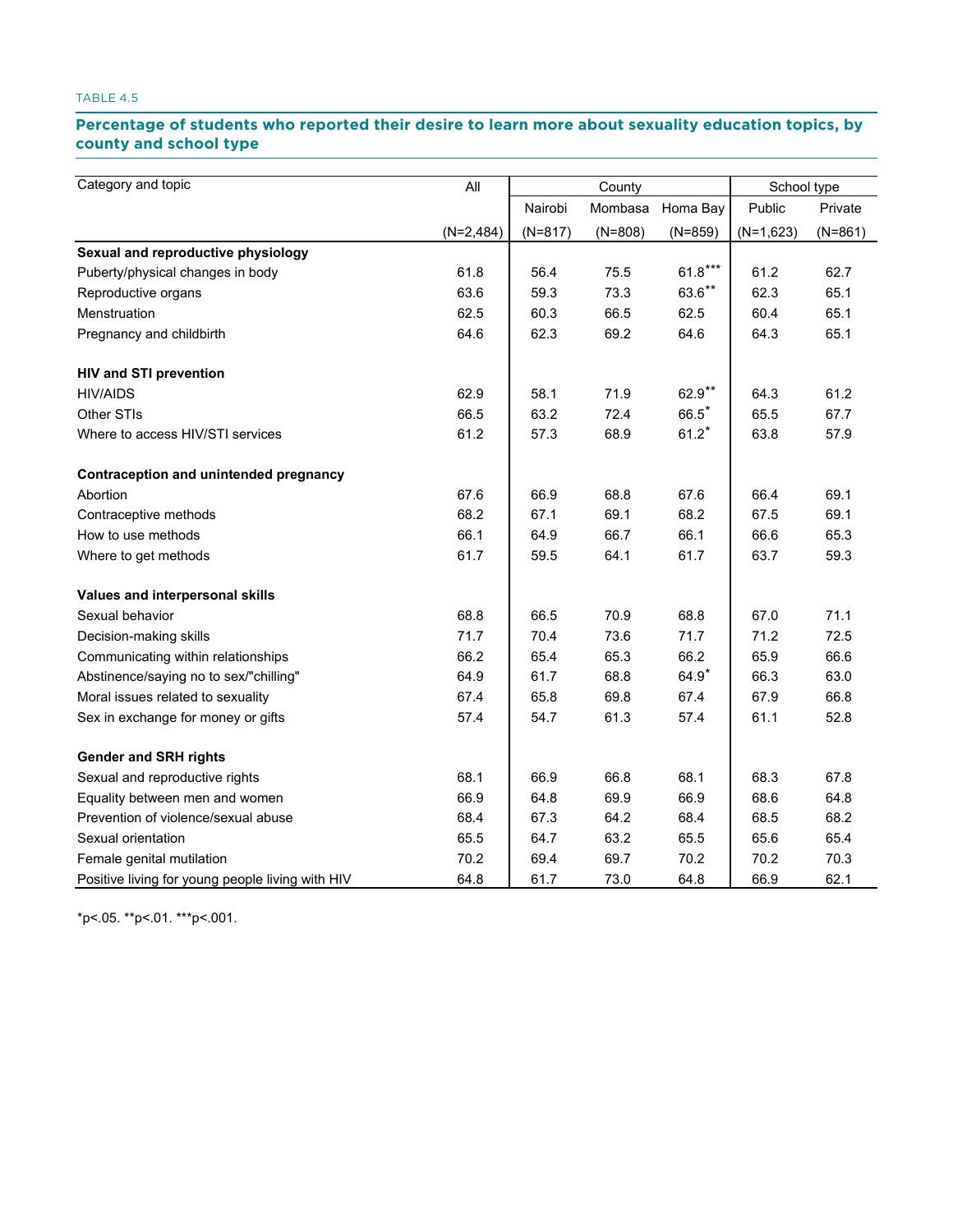#### **Percentage of teachers who followed a curriculum when teaching sexuality education and who**  reported the strength of messages taught, by county and school type **eported the strength of message.**

| Curriculum use and strength of message                                       | All       | County   |          |                                  | School type |          |  |
|------------------------------------------------------------------------------|-----------|----------|----------|----------------------------------|-------------|----------|--|
|                                                                              |           | Nairobi  | Mombasa  | Homa Bay                         | Public      | Private  |  |
| Teachers who cover sexuality education                                       | $(N=190)$ | $(N=62)$ | $(N=70)$ | $(N=58)$                         | $(N=119)$   | $(N=71)$ |  |
| Follow a curriculum                                                          | 94.3      | 96.0     | 87.8     | 91.2                             | 95.0        | 93.3     |  |
| Strength of message among those who use a curriculum                         | $(N=174)$ | $(N=58)$ | $(N=61)$ | $(N=55)$                         | $(N=108)$   | $(N=66)$ |  |
| Having sexual relationships is dangerous for young people                    |           |          |          |                                  |             |          |  |
| Very strong                                                                  | 58.6      | 54.1     | 74.1     | 71.8                             | 63.3        | 51.4     |  |
| Not very strong                                                              | 32.6      | 35.3     | 21.6     | 27.5                             | 27.0        | 41.1     |  |
| Not at all                                                                   | 8.8       | 10.7     | 4.3      | 0.8                              | 9.7         | 7.5      |  |
| Having sexual relationships is immoral for young people                      |           |          |          |                                  |             |          |  |
| Very strong                                                                  | 57.5      | 51.9     | 81.4     | $66.8*$                          | 54.9        | 61.4     |  |
| Not very strong                                                              | 34.0      | 38.5     | 15.4     | 26.1                             | 36.9        | 29.6     |  |
| Not at all                                                                   | 8.5       | 9.7      | 3.2      | 7.1                              | 8.3         | 8.9      |  |
| Young people have the right to know everything about relationships and SRH   |           |          |          |                                  |             |          |  |
| Very strong                                                                  | 51.4      | 43.7     | 77.6     | $73.7$ $\sp{\star}$ $\sp{\star}$ | 53.2        | 48.6     |  |
| Not very strong                                                              | 36.7      | 41.5     | 20.2     | 23.0                             | 34.4        | 40.2     |  |
| Not at all                                                                   | 11.9      | 14.8     | 2.2      | 3.3                              | 12.4        | 11.1     |  |
| Young people should avoid having sex before they are married                 |           |          |          |                                  |             |          |  |
| Very strong                                                                  | 64.2      | 57.8     | 86.8     | $82.1***$                        | 66.3        | 61.0     |  |
| Not very strong                                                              | 23.1      | 27.0     | 10.0     | 11.9                             | 17.4        | 31.9     |  |
| Not at all                                                                   | 12.7      | 15.2     | 3.2      | 6.0                              | 16.3        | 7.1      |  |
| Young people should protect themselves when they have sex (by using condoms) |           |          |          |                                  |             |          |  |
| Very strong                                                                  | 33.9      | 29.6     | 38.0     | 60.9                             | 28.2        | 42.6     |  |
| Not very strong                                                              | 39.0      | 39.9     | 45.1     | 22.9                             | 44.7        | 30.2     |  |
| Not at all                                                                   | 27.2      | 30.5     | 16.9     | 16.2                             | 27.1        | 27.3     |  |
| Homosexuality is unnatural                                                   |           |          |          |                                  |             |          |  |
| Very strong                                                                  | 49.4      | 46.7     | 61.0     | $54.5***$                        | 50.2        | 48.3     |  |
| Not very strong                                                              | 12.7      | 9.5      | 25.8     | 18.7                             | 13.1        | 12.2     |  |
| Not at all                                                                   | 37.8      | 43.8     | 13.3     | 26.7                             | 36.7        | 39.6     |  |
| Abortion is immoral                                                          |           |          |          |                                  |             |          |  |
| Very strong                                                                  | 66.8      | 62.8     | 77.1     | 83.2                             | 65.5        | 68.9     |  |
| Not very strong                                                              | 18.2      | 19.8     | 16.5     | 7.9                              | 14.9        | 23.2     |  |
| Not at all                                                                   | 15.0      | 17.4     | 6.5      | 8.9                              | 19.7        | 7.9      |  |
| Total                                                                        | 100.0     | 100.0    | 100.0    | 100.0                            | 100.0       | 100.0    |  |

\*p<.05. \*\*p<.01. \*\*\*p<.001. *Notes:* Significant differences were across the percentage distributions. Percentages may not add to 100.0 because of rounding.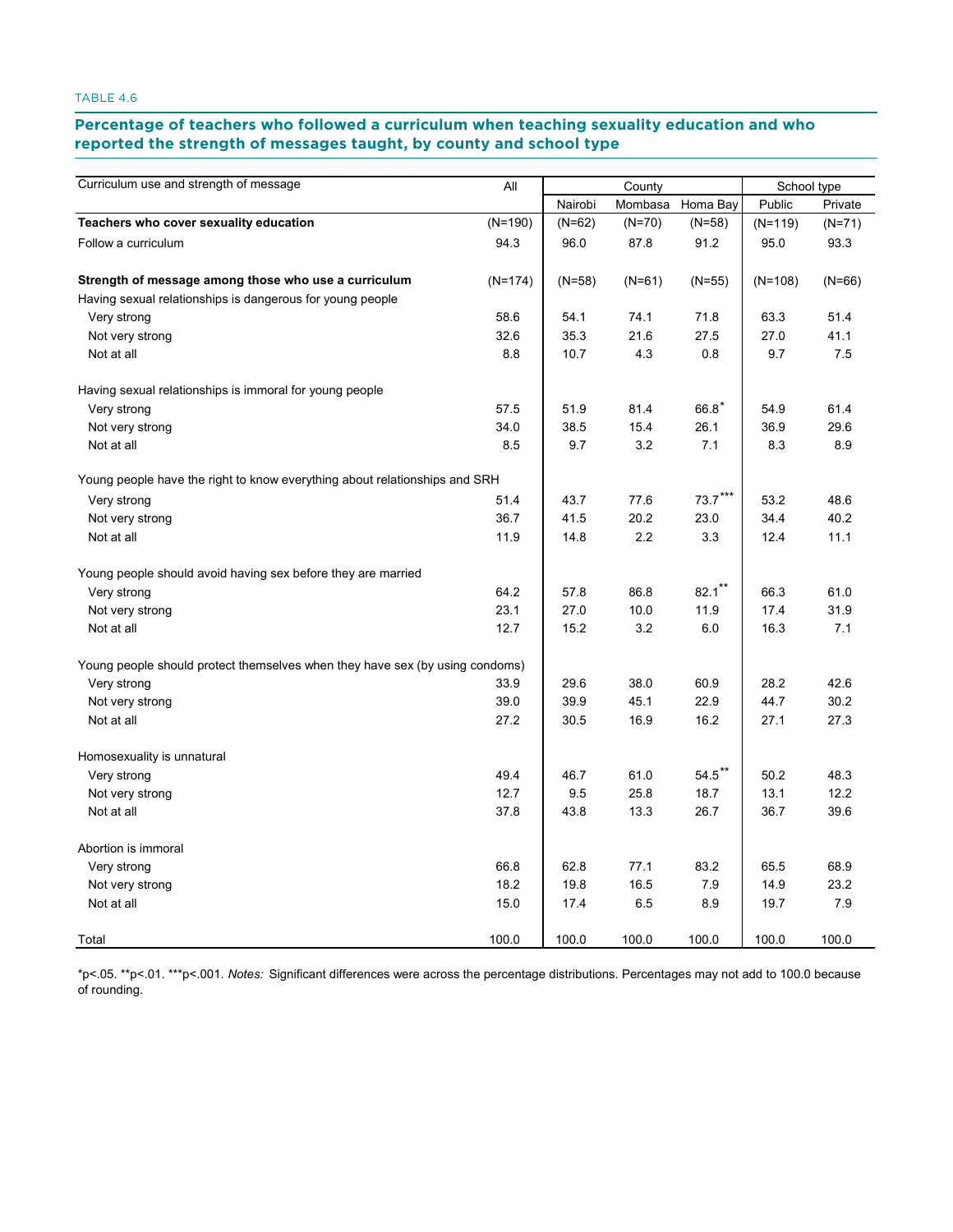# Percentage of teachers who covered contraceptives and various contraception messages in their **sexuality education classes, by county and school type education classes, by county and school type**

| Topic and message                               | All       |          | County   |          |           | School type |
|-------------------------------------------------|-----------|----------|----------|----------|-----------|-------------|
|                                                 |           | Nairobi  | Mombasa  | Homa Bay | Public    | Private     |
| Those who teach sexuality education             | $(N=190)$ | $(N=62)$ | $(N=70)$ | $(N=58)$ | $(N=119)$ | $(N=71)$    |
| Abstinence/saying no to sex/"chilling"          | 91.1      | 91.4     | 87.1     | 94.9     | 87.2      | 96.9        |
| Contraceptives                                  | 82.9      | 83.1     | 79.3     | 87.0     | 82.1      | 84.2        |
| Those who teach about contraceptives            | $(N=158)$ | $(N=52)$ | $(N=55)$ | $(N=51)$ | $(N=97)$  | $(N=61)$    |
| Specific method <sup>+</sup>                    |           |          |          |          |           |             |
| Condoms                                         | 97.7      | 98.5     | 94.1     | 96.6     | 98.0      | 97.3        |
| Pill                                            | 60.6      | 63.2     | 48.2     | 59.4     | 52.1      | 73.1        |
| Injectable (Depo-Provera)                       | 46.6      | 46.4     | 41.5     | 54.5     | 39.9      | 56.3        |
| Implant (Jadelle, Norplant, etc.)               | 38.5      | 38.1     | 33.2     | 48.4     | 32.2      | 47.7        |
| Intrauterine device (IUD, coil)                 | 43.8      | 45.2     | 35.2     | 46.2     | 37.7      | 52.9        |
| Emergency contraception (E-pill)                | 47.8      | 49.5     | 50.6     | 32.3     | 41.3      | 57.5        |
| Male or female sterilization                    | 39.2      | 43.1     | 24.6     | 31.3     | 37.3      | 41.9        |
| Foam/gel/suppository                            | 23.8      | 26.7     | 15.3     | 15.2     | 18.9      | 31.0        |
| Sponge/diaphragm/cervical cap                   | 26.8      | 27.7     | 24.0     | 24.3     | 25.1      | 29.3        |
| Rhythm (calendar)                               | 43.9      | 45.4     | 43.1     | 34.3     | 42.4      | 46.1        |
| Withdrawal                                      | 39.0      | 42.5     | 32.3     | 23.1     | 30.4      | 51.5        |
| Other traditional methods                       | 13.6      | 16.6     | 6.6      | $1.1*$   | 10.3      | 18.4        |
| Emphasis regarding pregnancy prevention         |           |          |          |          |           |             |
| Contraceptives can be effective                 | 65.1      | 67.0     | 52.7     | 68.4     | 59.4      | 73.4        |
| Contraceptives are not effective                | 20.8      | 21.0     | 22.0     | 17.7     | 23.2      | 17.3        |
| Do not teach about contraceptives and pregnancy | 14.1      | 12.0     | 25.3     | 13.9     | 17.4      | 9.4         |
| Those who teach about condoms                   | $(N=155)$ | $(N=51)$ | $(N=54)$ | $(N=50)$ | $(N=95)$  | $(N=60)$    |
| Emphasis regarding pregnancy prevention         |           |          |          |          |           |             |
| Condoms alone are effective                     | 24.7      | 22.7     | 33.2     | 28.0     | 19.8      | 32.2        |
| Condoms alone are not effective                 | 58.2      | 60.4     | 42.7     | 62.2     | 56.7      | 60.5        |
| Do not teach about condoms and pregnancy        | 17.1      | 16.9     | 24.1     | 9.8      | 23.5      | 7.3         |
| Emphasis regarding HIV/STI prevention           |           |          |          |          |           |             |
| Condoms can be effective                        | 69.1      | 71.8     | 57.2     | 66.7     | 69.8      | 68.1        |
| Condoms are not effective                       | 26.7      | 27.1     | 27.5     | 22.8     | 26.3      | 27.1        |
| Do not teach about condoms and HIV/STIs         | 4.3       | 1.1      | 15.3     | 10.5     | 3.8       | 4.8         |
| Those who teach about abstinence                | $(N=154)$ | $(N=50)$ | $(N=53)$ | $(N=51)$ | $(N=93)$  | $(N=61)$    |
| Emphasis regarding prevention of STIs/pregnancy |           |          |          |          |           |             |
| Abstinence is one alternative                   | 29.6      | 32.0     | 25.5     | $18.0**$ | 25.1      | 35.4        |
| Abstinence is the best of many alternatives     | 62.8      | 65.0     | 50.5     | 63.6     | 67.7      | 56.2        |
| Abstinence is the only method/way               | 7.7       | 3.0      | 24.0     | 18.4     | 7.2       | 8.3         |
| Total                                           | 100.0     | 100.0    | 100.0    | 100.0    | 100.0     | 100.0       |

\*p<.05. \*\*p<.01. †Multiple responses were allowed. *Notes:* For percentage distributions, significant differences were across the distributions. Percentages may not add to 100.0 because of rounding.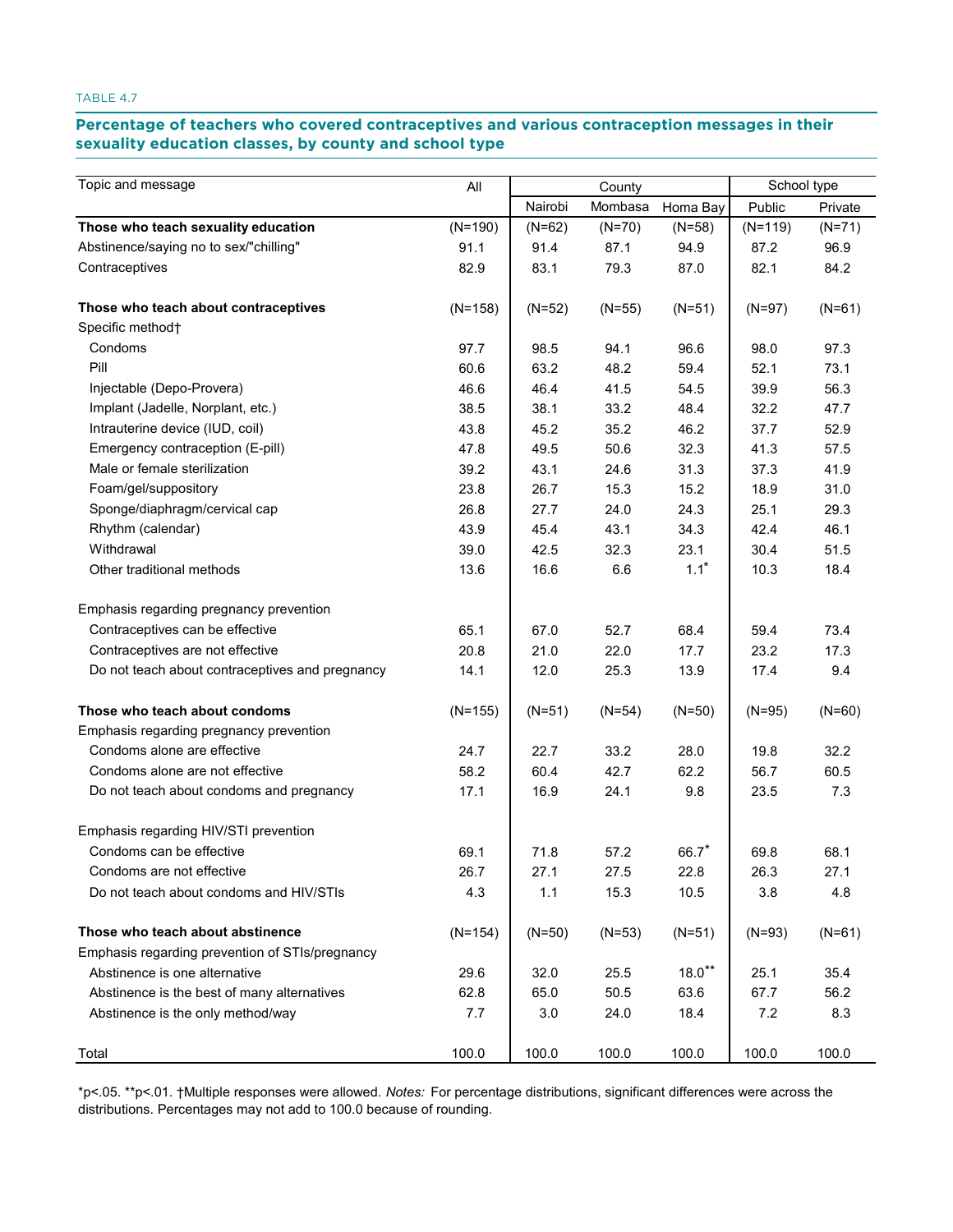# Among students exposed to sexuality education, percentage who learned about selected messages **and who reported strength of messages, by county and school type reported strength of messages, by county and school type**

| Message and strength                                                               | All          |           | County    |           | School type |           |
|------------------------------------------------------------------------------------|--------------|-----------|-----------|-----------|-------------|-----------|
|                                                                                    |              | Nairobi   | Mombasa   | Homa Bay  | Public      | Private   |
|                                                                                    | $(N=2, 427)$ | $(N=793)$ | $(N=789)$ | $(N=845)$ | $(N=1,602)$ | $(N=825)$ |
| Messaget                                                                           |              |           |           |           |             |           |
| How to make positive decisions and stick to them                                   | 77.7         | 80.4      | 65.4      | $76.3**$  | 82.4        | 71.7      |
| Recognizing forced sexual contact                                                  | 36.3         | 38.4      | 25.2      | $36.7***$ | 38.3        | 33.8      |
| How alcohol and drugs affect sexual behavior                                       | 70.4         | 69.3      | 71.1      | 74.4      | 75.1        | $64.3**$  |
| Respect for yourself and others, no matter gender or                               |              |           |           |           |             |           |
| social status                                                                      | 87.7         | 90.7      | 75.7      | $84.6***$ | 88.4        | 86.9      |
| Signs and symptoms of STIs and HIV                                                 | 81.7         | 81.1      | 83.5      | 82.9      | 84.6        | 78.0      |
| Ways to prevent HIV infection                                                      | 89.2         | 88.7      | 87.8      | 92.2      | 92.7        | $84.6***$ |
| How to talk to a partner about getting an HIV test                                 | 38.4         | 36.1      | 36.4      | 49.9      | 43.0        | 32.4      |
| Ways to prevent pregnancy                                                          | 62.9         | 59.9      | 59.9      | $77.9***$ | 68.7        | $55.3***$ |
| How to communicate with partner about using a                                      |              |           |           |           |             |           |
| contraceptive, including condoms                                                   | 21.7         | 18.0      | 24.3      | $35.3***$ | 24.2        | 18.5      |
| What to do if you get pregnant/get a girl pregnant                                 | 25.4         | 24.0      | 20.4      | $35.2***$ | 26.0        | 24.6      |
| <b>Strength of message</b>                                                         |              |           |           |           |             |           |
| Having sex is dangerous for young people                                           |              |           |           |           |             |           |
| Very strong                                                                        | 74.6         | 71.9      | 73.1      | $87.2***$ | 79.2        | 68.5**    |
| Not very strong                                                                    | 21.1         | 23.5      | 21.3      | 10.6      | 18.0        | 25.3      |
| Not at all                                                                         | 4.3          | 4.6       | 5.5       | 2.2       | 2.8         | 6.3       |
| Don't have sex before you are married                                              |              |           |           |           |             |           |
| Very strong                                                                        | 78.1         | 76.4      | 77.0      | $86.2***$ | 81.6        | $73.6***$ |
| Not very strong                                                                    | 18.1         | 19.6      | 18.8      | 11.1      | 15.8        | 21.1      |
| Not at all                                                                         | 3.8          | 4.0       | 4.2       | 2.7       | 2.6         | 5.3       |
| It is best that youth avoid having sex, but if they do, they<br>should use condoms |              |           |           |           |             |           |
| Very strong                                                                        | 44.2         | 38.9      | 51.4      | $61.1***$ | 48.1        | 39.0      |
| Not very strong                                                                    | 33.6         | 36.3      | 29.4      | 25.6      | 31.6        | 36.3      |
| Not at all                                                                         | 22.3         | 24.9      | 19.2      | 13.3      | 20.4        | 24.7      |
| Total                                                                              | 100.0        | 100.0     | 100.0     | 100.0     | 100.0       | 100.0     |

\*p<.05. \*\*p<.01. \*\*\*p<.001. †Multiple responses were allowed. *Notes:* For percentage distributions, significant differences were across the distributions. Percentages may not add to 100.0 because of rounding.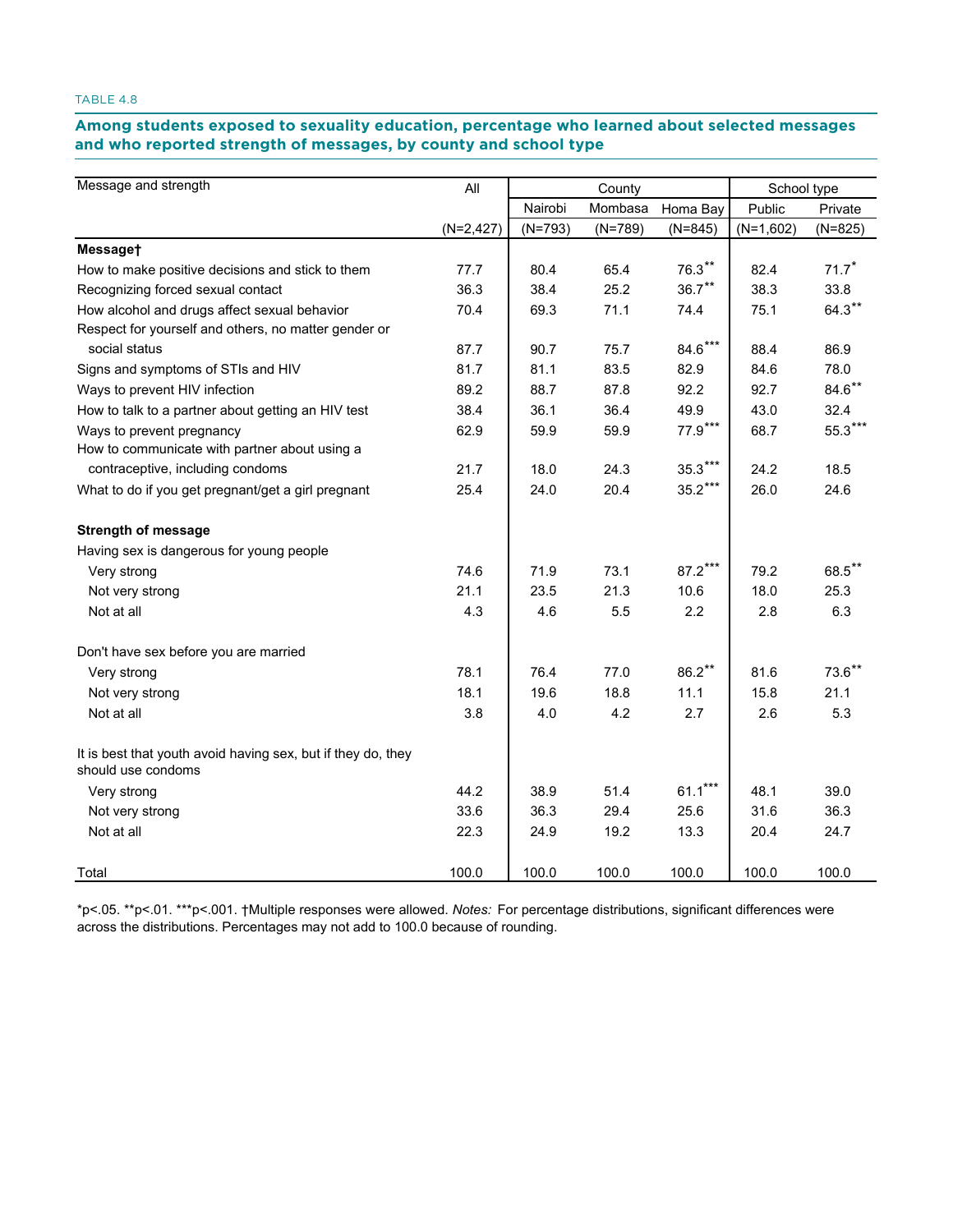## Percentage of teachers who reported various classroom activities used in sexuality education classes, **by county and school type county and school type**

| Classroom activity                           | All       | County   |          |          | School type |          |
|----------------------------------------------|-----------|----------|----------|----------|-------------|----------|
|                                              |           | Nairobi  | Mombasa  | Homa Bay | Public      | Private  |
|                                              | $(N=190)$ | $(N=62)$ | $(N=70)$ | $(N=58)$ | $(N=119)$   | $(N=71)$ |
| Lecture/talk                                 | 87.2      | 85.0     | 95.0     | 91.9     | 79.7        | 98.5***  |
| Small-group discussions                      | 81.4      | 82.9     | 77.3     | 76.2     | 85.7        | 74.9     |
| Quizzes                                      | 74.3      | 74.3     | 71.3     | 79.2     | 70.5        | 80.1     |
| Charts/drawings                              | 70.6      | 72.6     | 64.2     | 66.0     | 66.3        | 77.2     |
| Creative, participatory learning activities† | 68.9      | 65.9     | 74.6     | 82.4     | 64.9        | 74.9     |
| Assignments (e.g., essays)                   | 65.3      | 63.5     | 75.2     | 63.4     | 67.3        | 62.3     |
| Internet/social media                        | 39.8      | 41.0     | 41.3     | 28.1     | 43.8        | 33.8     |
| Audio-visual (film, video, radio)            | 36.5      | 37.6     | 36.6     | 27.9     | 32.5        | 42.6     |

\*\*\*p<.001. †Includes role playing, theater, drama, debates, art projects, dance, poems and storytelling.

#### TABLE 4.10

# Percentage of students who reported various classroom activities and who wanted to engage in them, **by county and school type county and school type**

| Classroom activity                           | All          |           | County    |           | School type |           |
|----------------------------------------------|--------------|-----------|-----------|-----------|-------------|-----------|
|                                              |              | Nairobi   | Mombasa   | Homa Bay  | Public      | Private   |
|                                              | $(N=2, 427)$ | $(N=793)$ | $(N=789)$ | $(N=845)$ | $(N=1,602)$ | $(N=825)$ |
| <b>Reported activity</b>                     |              |           |           |           |             |           |
| Lecture/talk                                 | 65.3         | 65.9      | 66.8      | 61.6      | 67.6        | 62.3      |
| Small-group discussions                      | 44.2         | 42.3      | 32.1      | $62.0***$ | 48.7        | $38.4*$   |
| Quizzes                                      | 19.8         | 18.8      | 11.2      | $31.1***$ | 23.1        | $15.5***$ |
| Charts/drawings                              | 13.3         | 10.9      | 13.4      | $23.7***$ | 15.4        | 10.7      |
| Creative, participatory learning activities† | 60.5         | 54.5      | 66.4      | $81.4***$ | 62.6        | 57.7      |
| Assignments (e.g., essays)                   | 19.9         | 17.2      | 16.9      | $33.8***$ | 19.7        | 20.1      |
| Internet/social media                        | 18.7         | 19.2      | 18.4      | 16.6      | 19.3        | 17.9      |
| Audio-visual (film, video, radio)            | 26.3         | 24.3      | 24.9      | $35.7*$   | 28.3        | 23.6      |
| Wanted to engage in activity                 |              |           |           |           |             |           |
| Lecture/talk                                 | 51.7         | 48.4      | 52.3      | $65.5***$ | 51.2        | 52.4      |
| Small-group discussions                      | 49.0         | 47.2      | 37.5      | $66.2***$ | 51.1        | 46.3      |
| Quizzes                                      | 19.8         | 18.3      | 12.1      | $32.3***$ | 20.4        | 19.0      |
| Charts/drawings                              | 21.4         | 20.5      | 15.5      | $29.9**$  | 19.8        | 23.4      |
| Creative, participatory learning activities† | 77.7         | 77.8      | 69.3      | $83.8*$   | 77.9        | 77.4      |
| Assignments (e.g., essays)                   | 16.0         | 13.2      | 13.4      | $30.0***$ | 16.1        | 15.8      |
| Internet/social media                        | 41.3         | 44.0      | 31.5      | 37.3      | 37.1        | 46.7      |
| Audio-visual (film, video, radio)            | 54.7         | 56.6      | 47.1      | 52.5      | 54.5        | 54.8      |

\*p<.05. \*\*p<.01. \*\*\*p<.001. †Includes role playing, theater, drama, debates, art projects, dance, poems and storytelling.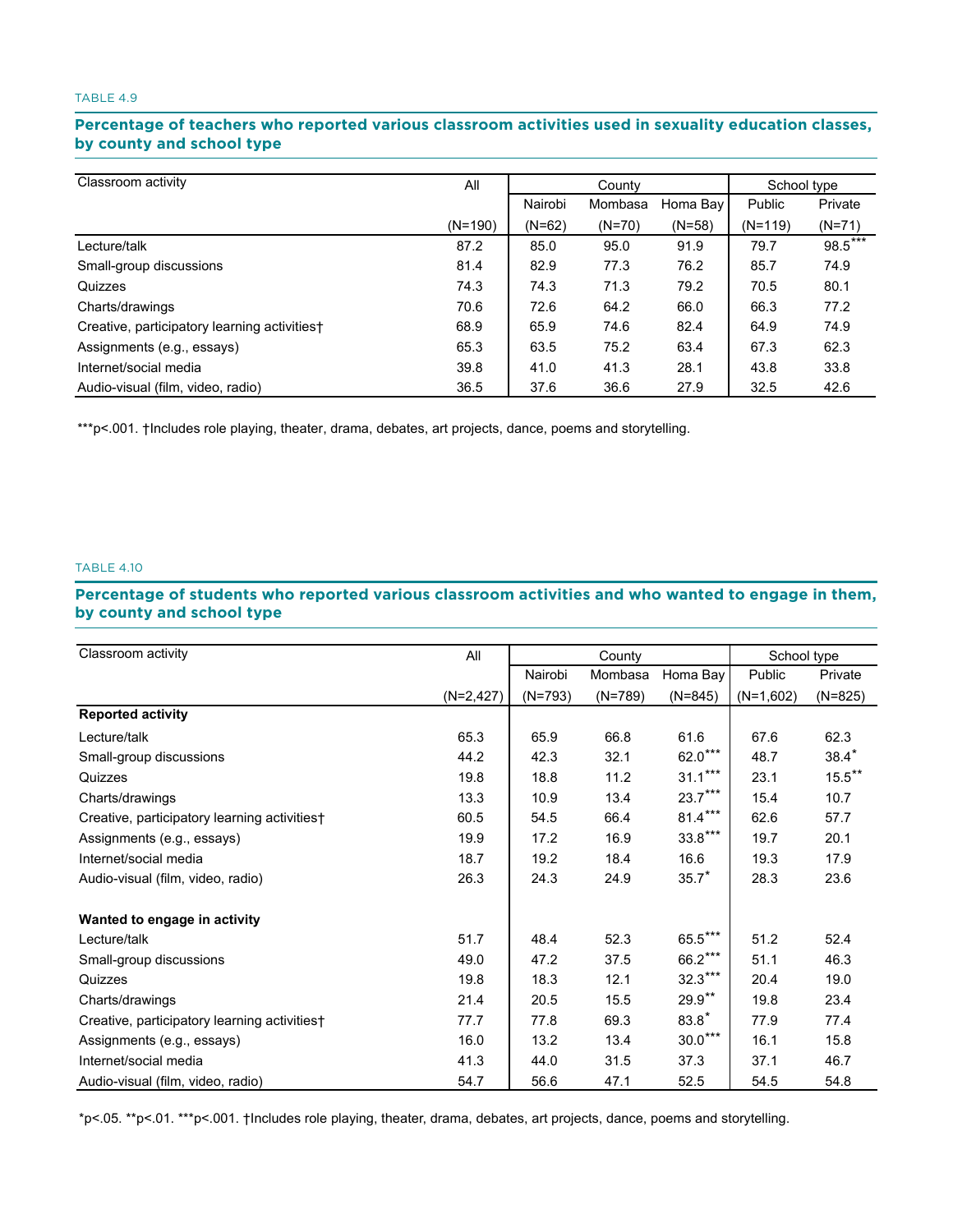# Percentage of teachers who reported use of teaching aids and classroom experiences, by county and **school type type**

| Teaching aid and classroom experience                                                                        | All       |          | County   |          | School type |          |
|--------------------------------------------------------------------------------------------------------------|-----------|----------|----------|----------|-------------|----------|
|                                                                                                              |           | Nairobi  | Mombasa  | Homa Bay | Public      | Private  |
| Those who teach sexuality education                                                                          | $(N=190)$ | $(N=62)$ | $(N=70)$ | $(N=58)$ | $(N=119)$   | $(N=71)$ |
| Teaching aid                                                                                                 |           |          |          |          |             |          |
| Written materials                                                                                            | 81.4      | 79.8     | 80.8     | 94.6     | 86.6        | 73.6     |
| Charts                                                                                                       | 61.5      | 62.0     | 55.7     | 66.3     | 61.4        | 61.6     |
| Other audio-visual                                                                                           | 24.3      | 25.5     | 20.4     | 21.1     | 23.0        | 26.2     |
| Demonstration kits                                                                                           | 7.9       | 6.9      | 7.1      | 16.4     | 6.9         | 9.4      |
| Classroom experience                                                                                         |           |          |          |          |             |          |
| Questions are answered in front of others                                                                    | 95.1      | 94.3     | 96.7     | 98.5     | 95.8        | 94.0     |
| Questions are answered in private                                                                            | 84.3      | 83.2     | 87.5     | 87.9     | 78.8        | 92.6     |
| Students are referred to someone else for answer                                                             | 62.9      | 60.9     | 62.3     | 78.1     | 63.3        | 62.1     |
| Teachers feel restricted by the school                                                                       | 7.9       | 6.5      | 9.9      | 15.6     | 4.6         | 12.9     |
| Questions not answered because they feel inappropriate/<br>teacher feels uncomfortable/teacher does not know |           |          |          |          |             |          |
| answer                                                                                                       | 44.7      | 45.8     | 32.4     | 54.7     | 43.1        | 47.1     |
| Questions are submitted anonymously on paper                                                                 | 67.6      | 71.5     | 43.8     | $74.8*$  | 62.1        | 75.9     |
| Those who teach about contraceptives                                                                         | $(N=158)$ | $(N=52)$ | $(N=55)$ | $(N=51)$ | $(N=97)$    | $(N=61)$ |
| Show methods so students see how they work                                                                   | 9.5       | 8.2      | 15.6     | 9.8      | 7.6         | 12.4     |
| Show the proper way to use a condom                                                                          | 27.2      | 26.6     | 22.6     | 38.8     | 15.8        | $44.3**$ |
| Give information about services where adolescents                                                            |           |          |          |          |             |          |
| can get methods/counseling                                                                                   | 52.2      | 51.1     | 50.6     | 62.8     | 46.1        | 61.4     |

\*p<.05. \*\*p<.01.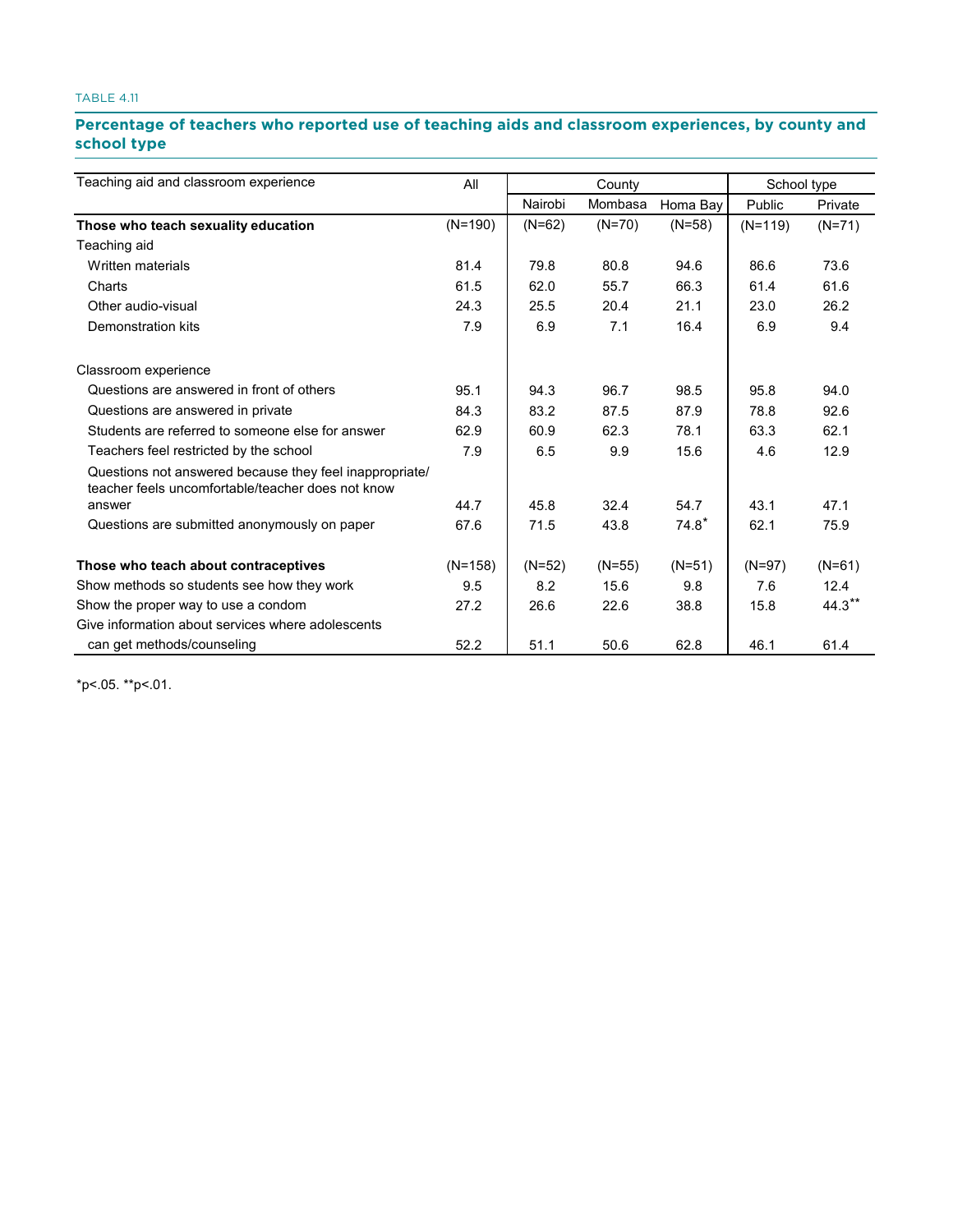# Percentage of teachers and students who reported various sexuality education classroom **experiences, by county and school type county and school type**

| Classroom experience                                      | All         |           | County    |           | School type |                |
|-----------------------------------------------------------|-------------|-----------|-----------|-----------|-------------|----------------|
|                                                           |             | Nairobi   | Mombasa   | Homa Bay  | Public      | Private        |
| Teachers who cover sexuality education topics             | $(N=190)$   | $(N=62)$  | $(N=70)$  | $(N=58)$  | $(N=119)$   | $(N=71)$       |
| Classroom experience                                      |             |           |           |           |             |                |
| Embarrassment about topics or terms                       | 37.4        | 39.8      | 32.4      | 26.6      | 29.9        | 48.6           |
| Topics/content that contradict religious, traditional and |             |           |           |           |             |                |
| personal beliefs or values                                | 27.0        | 24.8      | 32.6      | 35.6      | 22.2        | 34.4           |
| Pushback/opposition from students                         | 31.2        | 32.3      | 25.6      | 31.2      | 28.2        | 35.7           |
| Pushback/opposition from parents or community             | 13.8        | 13.5      | 19.3      | 7.0       | 15.7        | 10.8           |
| Lack of participation from students                       | 25.2        | 26.7      | 19.0      | 23.4      | 27.7        | 21.5           |
| Lack of time                                              | 46.2        | 48.1      | 40.3      | 41.1      | 37.9        | 58.7           |
| Lack of training or sufficient knowledge                  | 38.0        | 39.7      | 33.1      | 33.1      | 37.2        | 39.3           |
| Lack of resources or teaching materials                   | 52.4        | 53.1      | 49.5      | 51.5      | 46.1        | 61.8           |
| Restrictions/bans on teaching certain topics              | 19.3        | 21.6      | 10.9      | 15.1      | 19.3        | 19.2           |
| Students who have received sexuality education            | $(N=2,427)$ | $(N=793)$ | $(N=789)$ | $(N=845)$ | $(N=1,602)$ | $(N=825)$      |
| Classroom experience                                      |             |           |           |           |             |                |
| Too many people in the class                              | 27.5        | 21.4      | 38.3      | $44.6***$ | 30.8        | 23.1           |
| Students not paying attention/being disruptive            | 22.4        | 21.7      | 23.4      | 24.4      | 23.4        | 21.1           |
| Students embarrassed to talk about topics                 | 46.6        | 45.8      | 48.0      | 48.5      | 48.3        | 44.3           |
| Students excited to learn about topics                    | 72.2        | 73.0      | 59.4      | 78.9**    | 72.2        | 72.1           |
| Teacher embarrassed to talk about topics                  | 19.0        | 19.3      | 16.1      | 20.1      | 18.7        | 19.4           |
| Teacher doesn't know enough about topic                   | 8.2         | 8.7       | 6.0       | 7.5       | 8.0         | 8.4            |
| Reason for not asking a question                          |             |           |           |           |             |                |
| Too embarrassed                                           | 47.0        | 45.8      | 42.9      | $55.3***$ | 49.7        | $43.4*$        |
| Not enough time                                           | 18.0        | 14.6      | 19.4      | $31.2***$ | 20.4        | 14.8           |
| Thought the teacher would not know the answer             | 9.3         | 9.4       | 5.3       | $12.3***$ | 9.1         | 9.6            |
| Afraid to offend or embarrass someone                     | 31.9        | 30.3      | 24.5      | $45.1***$ | 33.7        | 29.7           |
| Afraid the teacher/students would shut him/her down       | 23.0        | 21.5      | 19.1      | $32.4***$ | 23.1        | 22.9           |
| Other students or the teacher were not listening          | 4.5         | 3.9       | 3.6       | $7.6***$  | 4.7         | 4.2            |
| Never had a question that did not ask                     | 26.1        | 28.3      | 27.4      | $15.9***$ | 22.8        | $30.5^{\star}$ |

\*p<.05. \*\*p<.01. \*\*\*p<.001.